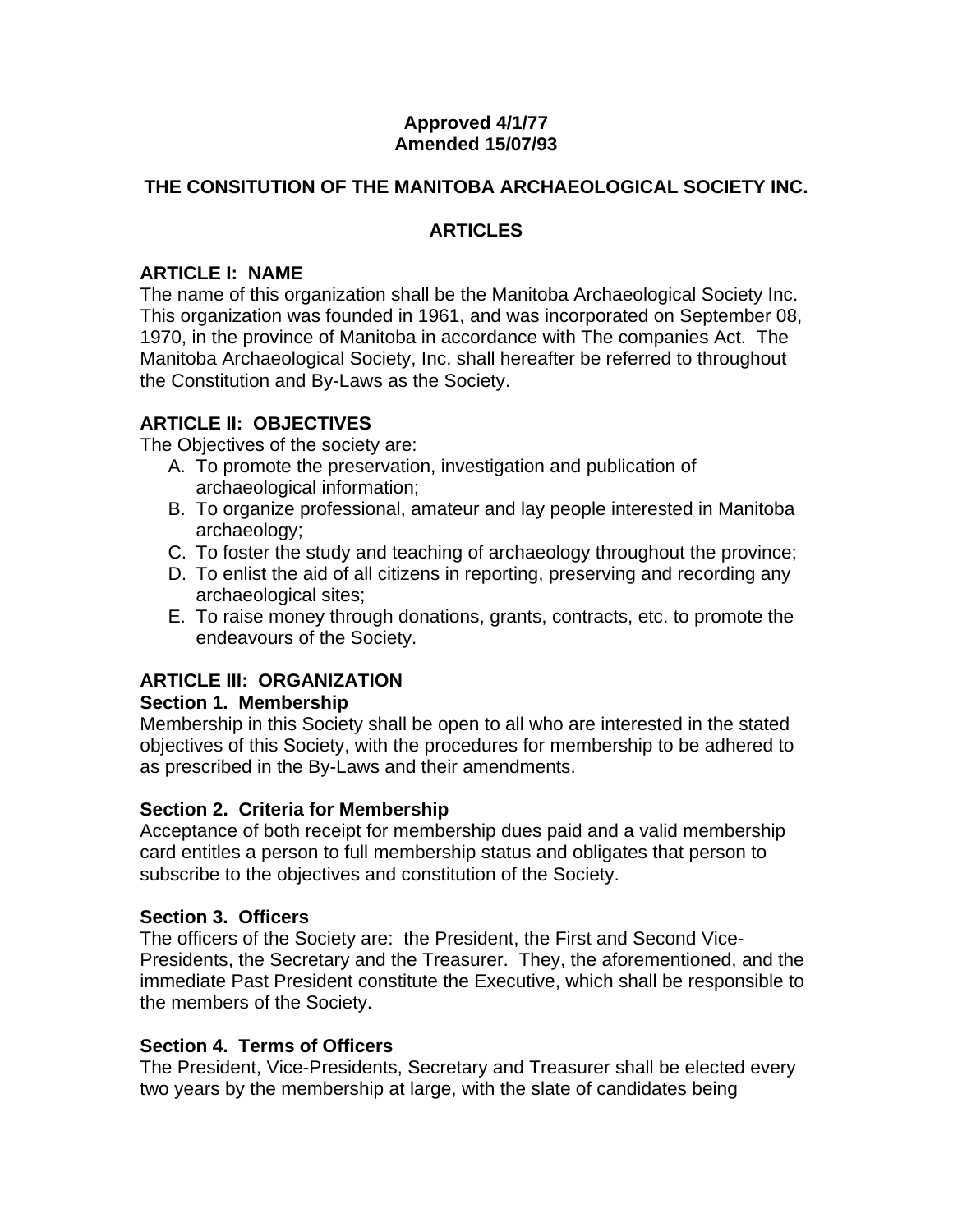prepared by the Nominating Committee along with candidates being accepted from the floor at the Annual Meeting. No Executive member shall hold the same office for more than two consecutive terms.

### **Section 5. Concurrent Positions**

No personal shall hold more than one position concurrently on the Executive in any year.

### **Section 6. Administration**

The Executive formulates Society policy and is empowered to administer all the affairs of the Society, in particular, the library and such other properties as may be acquired from time to time. The President shall call Executive meetings as the need arises, and at the written request of an Executive quorum.

### **Section 7. Committee Chairpersons.**

The Executive may appoint any number of committee chairpersons and designated project officers required to carry out its responsibilities. These committee chairpersons, designated project officers and the Executive, shall be called the Council. The Council members are responsible to the Executive.

### **Section 8. Dismissal**

As a result of improper conduct or negligence by a committee chairperson or designated project officer, the President may request the resignation of that committee chairperson or designated project officer for just cause. The removal of the committee chairperson or designated project officer is effective once voted upon and passed by a majority of the Executive.

#### **Section 9. Quorum of the Executive**

A quorum of the Executive consists of one-half the members thereof.

#### **Section 10. Council Structure**

The Council of the Society shall consists of: one representative from each local chapter, the members of the Executive, and members in good standing appointed by the Executive to serve as committee chairpersons or designated project officers; and exofficio representatives from within the province of Manitoba. The number of representatives required is determined by the Executive. The Council is responsible to the Executive for the administration of the affairs of the Society. Members of the Council regardless of their position have one (1) vote on motions presented to Council which are voted on by the Council.

#### **Section 11. Quorum of Council**

A quorum of the Council consists of one-third of the members thereof, including two members of the Executive.

#### **Section 12. Calling of Council**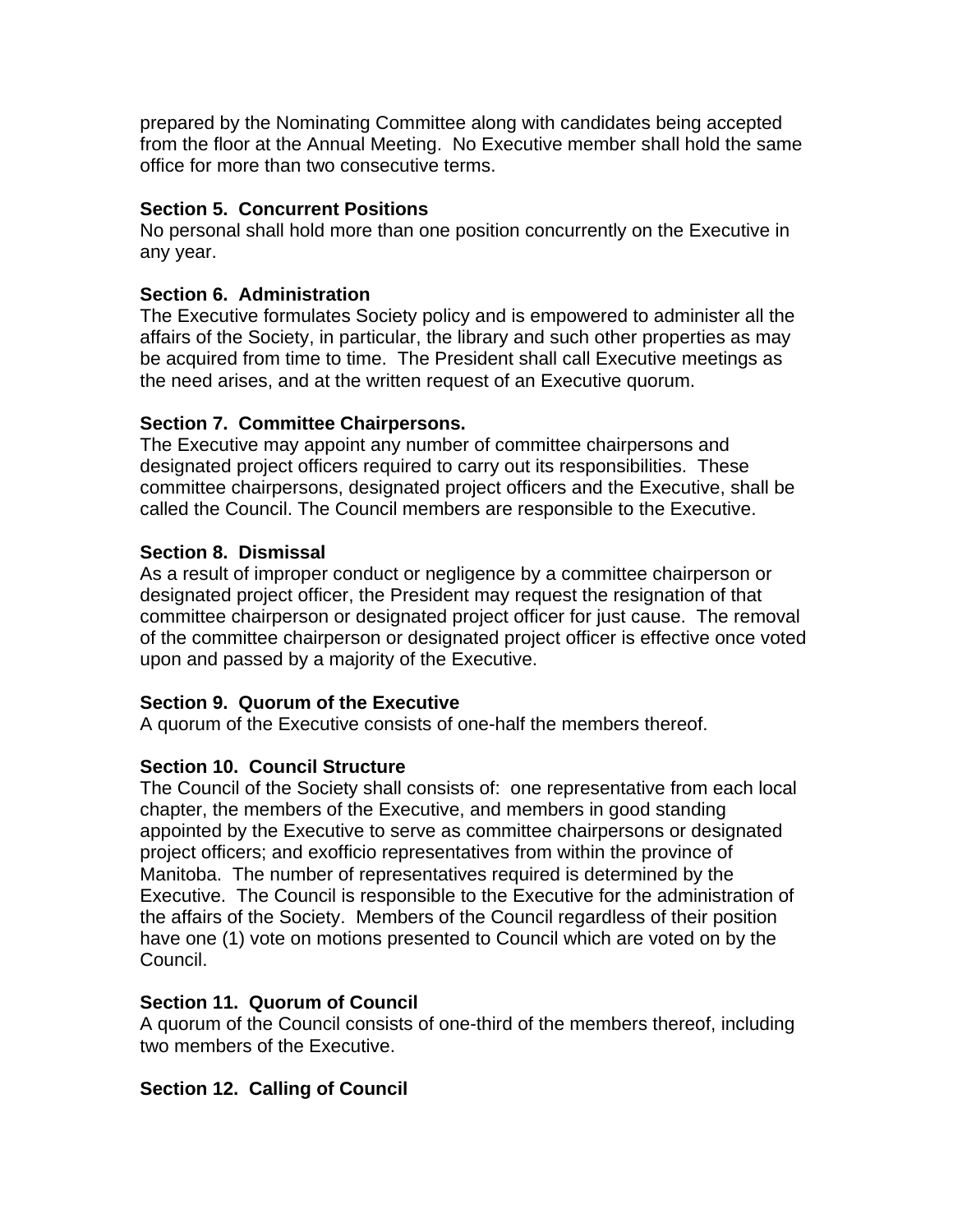The Council shall meet at least five (5) times a year at the call of the President, and at such other times as the President may determine, or at the call of the President following a written Council meeting request submitted by a quorum of the Council.

### **Section 13. Annual Budget and Approval**

The Council shall prepare an annual budget to be approved and administered by the Executive according to the terms of the budget.

### **Section 14. Presiding Officer**

The President, or in his/her absence, one of the Vice-President, or in their absence, a chairperson protem, shall preside at all meetings of the Society, and of the Council, and of the Executive.

### **ARTICLE IV: SPECIAL APPOINTMENTS**

Members of this Society may recommend to the Council the appointment of Patrons, an Honorary President, Honorary Vice-President, and Honorary Life members. The Council may recommend such appointments to the Executive for submission to the membership for approval.

# **ARTICLE V: ELECTIONEERING PROCEDURES**

### **Section 1. Nominating Committee**

The Council shall appoint a Nominating Committee chairperson from among the members of the Council. The Nominating Committee chairperson shall appoint two other Society members to form a Nominating Committee who shall nominate candidates to fill the positions of the Executive. The names of those nominated by the committee and standing for election must be indicated in wiring to the members of the Society at least three (3) weeks prior to the Annual Meeting. The closing date for nominations will be accepted once the Annual Meeting has been adjourned. The final slate of candidates for the Executive positions must be presented to the members of the Society no later than three (3) weeks after the Annual Meeting. The ballots are to be mailed out no later than four (4) weeks after the Annual Meeting.

#### **Section 2. Acclimation to Executive Position**

If only one candidate is declared for each office, then those candidates are acclaimed to the representative positions the day after then Annual Meeting.

#### **Section 3. Ballots and Voting**

If more than one candidate for one or more Executive positions stands for election, then they shall be voted upon by a mail ballot sent to all of the members of the Society in good standing. The incumbents are those who polled the most votes for each of their respective positions, and they shall be declared within three (3) weeks after the deadline for vote returns. The deadline for vote returns is three weeks after the day that the ballots were mailed out and postmarked. The ballots once returned, are to be counted and scrutinized by three members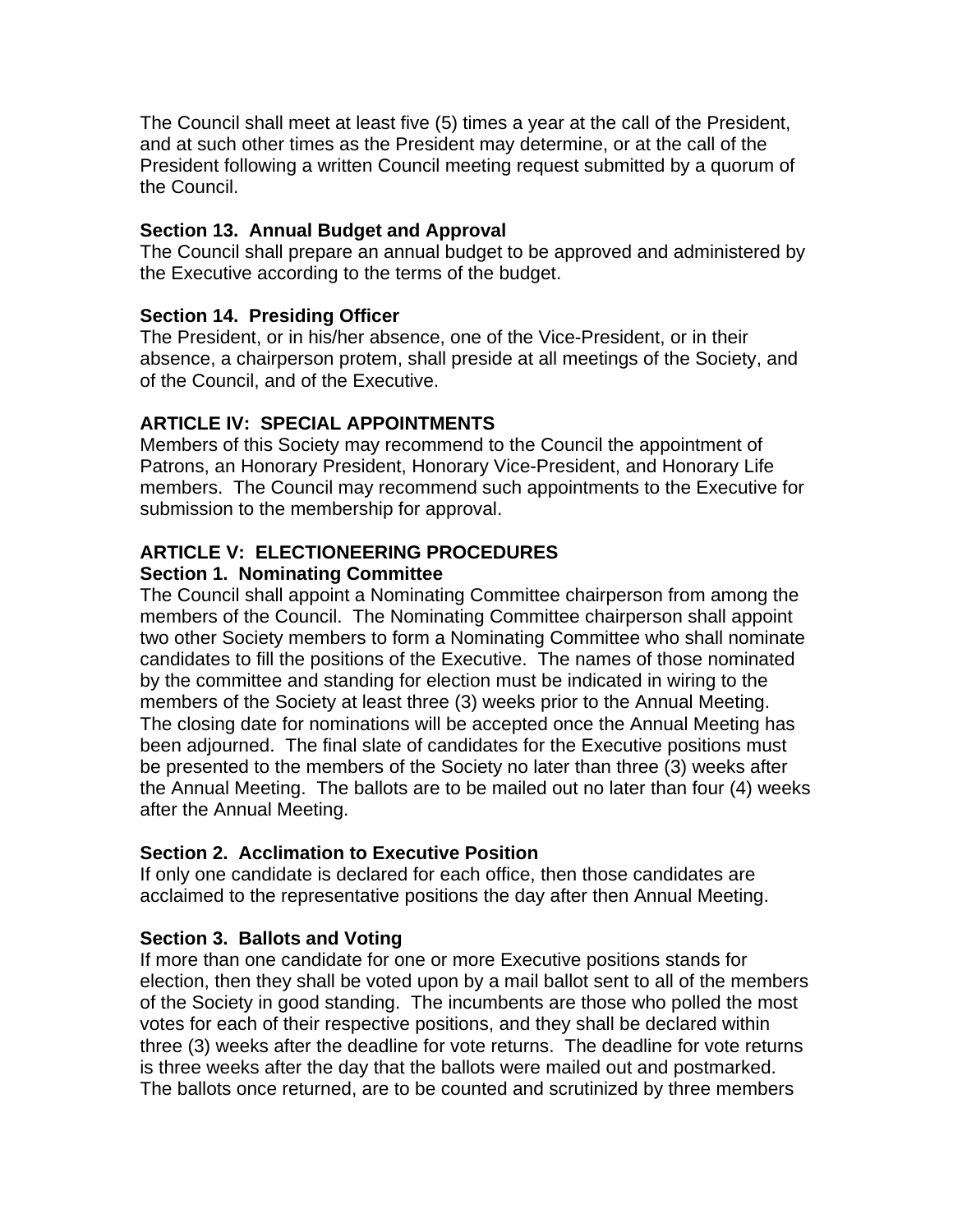of the Society not presently standing for office. Candidates receiving the majority of votes are appointed by the Council.

# **Section 4. Residual Executive Vacancies**

If vacant Executive positions remain, such vacant Executive positions shall be filled by the duly recognized incumbents to the other Executive positions and the preceding Executive, submitting names of possible appointees. The already recognized incumbents and the prece3ding Executive will use a majority vote to appoint persons into the vacant positions.

# **Section 5. Dissolution of Nominating Committee**

The Nominating Committee is automatically dissolved once the Annual Meeting is adjourned. If no candidates come forward, an Executive will be appointed and declared with three (3) weeks of the Annual meeting by the majority vote of the preceding Executive.

# **Section 6. Vacancies Occurring During the Year**

If a vacancy shall occur in any of the offices of the Society, it may be filled at the Council's discretion by election at the next regular meeting of the Council, and the person so elected shall hold his/her office for the unexpired term of the person vacating the same.

# **ARTICLE VI: MEETINGS**

# **Section 1. Annual Meeting**

The Annual meeting shall be that meeting designated for receipt of reports of officers and committees about activities for the past year, for presentation of the Nominating Committee's report and the call for any further nominations, and for the conduction of any other business that may arise. This meeting shall occur during the eleventh month of the current fiscal year of the Society.

# **Section 2. Special Meetings**

Special Meetings may be called at any time by the President, and shall be called if requested in writing, by a total of ten (10) members in good standing. Every member in good standing shall receive notice of such a meeting stating the time and place and date at which such a meeting is to be held, and the purpose for which it is called. No business shall be transacted, except that stated in the notice.

#### **ARTICLE VII: FINANCE Section 1. Audit**

At the Annual Meeting an auditor shall be appointed to audit the books of the Society, and to submit his report to the next Annual Meeting. The auditor must not be a current member of the Executive and/or Council.

# **Section 2. Fiscal Year**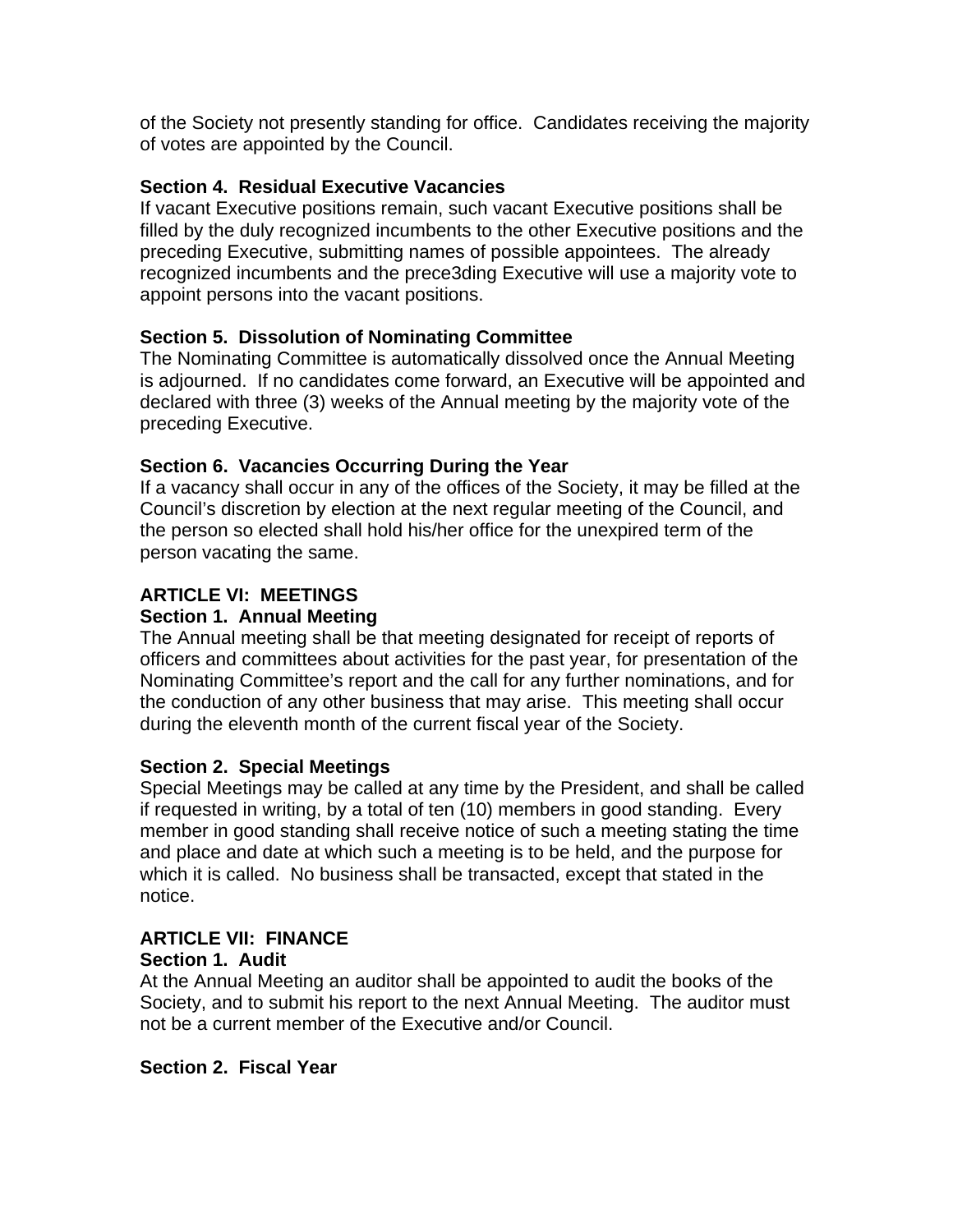The fiscal year of the Society is the period of twelve (12) months beginning the first day of November in each year, and ending with the thirty-first day of October in the succeeding year with membership fees due the first day of the fiscal year.

# **ARTICLE VIII: RULINGS**

When not otherwise provide for in this Constitution of the By-Laws of this Society, rulings of the Society Council or Executive, shall be as laid down in the most recent edition of Roberts Rules of Order, Revised.

### **ARTICLE IX: CONSITUTUIONAL AND BY-LAW CHANGES Section 1. Articles of the Constitution**

Proposed amendments to the Constitution shall be submitted to the Executive in writing, signed by at least five (5) members. The Executive shall then direct the Secretary to submit the proposed amendment along with their recommendation to the membership at least thirty (30) days in advance of the Annual meeting, at which meeting a vote shall be taken on the amendment. If formally approved by the Executive, a majority vote of those present shall suffice to adopt the amendment. If the proposed amendment is formally disapproved by the Executive, a two-thirds majority vote of those present at the Annual Meeting shall be required for adoption.

# **Section 2. By-Laws**

The Executive on recommendation of the Council may, from time to time, prepare By-Laws and changes in the By-Laws as it may deem advisable for the better administration of the affairs of the Society. Such By-Laws and changes must be approved and ratified by a majority vote of the members of the Society who are in good standing.

# **ARTICLE X: DISSOLUTION**

In the event of the dissolution of the Society, all remaining financial assets will be distributed to one or more Canadian charitable organizations at the discretion of the Executive. Other assets will Be distributed according to the Council and Executive in consultation with the Provincial Archaeologist and Provincial Archivist.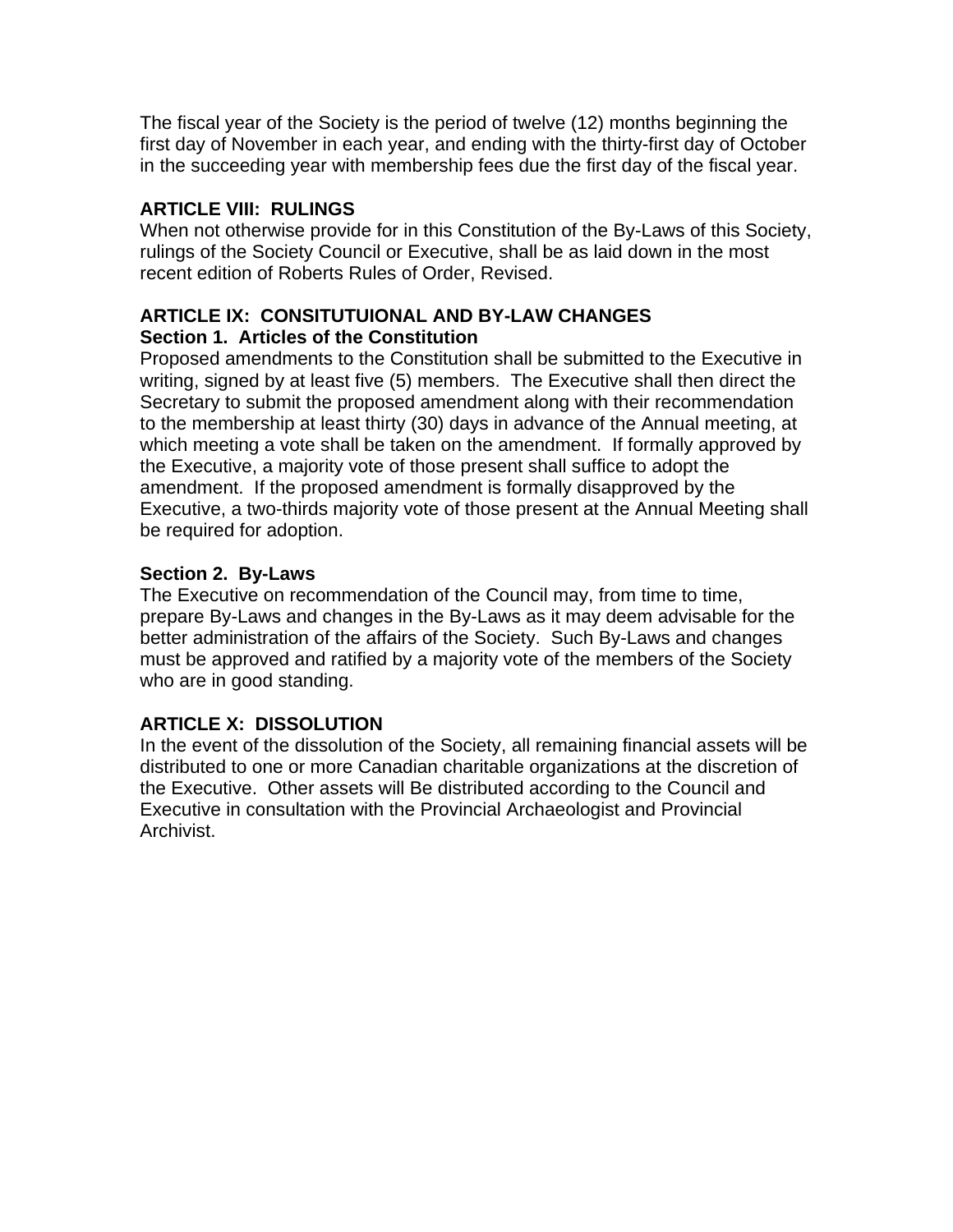# **BY-LAWS**

# **BY-LAW I: COMPLIANCE WITH STATUTES**

The activities of the membership shall be in accordance with the relevant Federal and Provincial Statues, Notably Bill #95 of the Province of Manitoba – the Heritage Resources Act, and as amended from time to time.

### **BY-LAW II: DUTIES OF THE EXECUTIVE OFFICERS**

#### **Section 1. President**

The President shall be the presiding officer of the Council and Executive and shall exercise general supervision over the affairs of the Society. The President shall be one of the signing members of the Society and shall have a vote.

#### **Section 2. Secretary**

The Secretary shall keep a true and accurate record of all the transactions of the Society, acting as Secretary to all Council and Executive meetings. The Secretary shall be responsible for issuing meeting notices and publicity on the activities of the Society. The Secretary shall preserve the records and any archival material of the Society and shall work with the Treasurer to maintain an up-to-date membership roll.

#### **Section 3. Treasurer**

The Treasurer shall administer the finances of the Society subject to the budget and other regulations approved by the Executive. The Treasures shall maintain proper and adequate records which shall be open at all times for inspection and audit. The Treasurer shall work with the Secretary to maintain an up-to-date membership roll. The Treasurer shall be a signing authority for the Society. In order to expediently execute the duties of this office, the Treasurer may strake a Finance Committee of which he/she shall be chairperson. The objectives of this committee shall be to assist the Treasurer in the execution of his/her duties and to develop and review all financial transactions of the Society which are subject to Executive approval.

#### **Section 4. First Vice-President**

The First Vice-President shall assist the President in the execution of his/her duties, acting in the President's place in the case of his/her absence and succeeding the President for the balance of the President's term if that office becomes vacant. The First Vice-President shall be the principal contact with the Society chapters and shall work under the direction of the President and Executive. The First Vice-President may be a signing authority for the Society.

#### **Section 5. Second Vice-President**

The Second Vice-President shall assist the Executive members in the execution of their duties. The Second Vice-President shall assume other duties as designated by the President and Executive. The Second Vice-President may be a signing authority for the Society.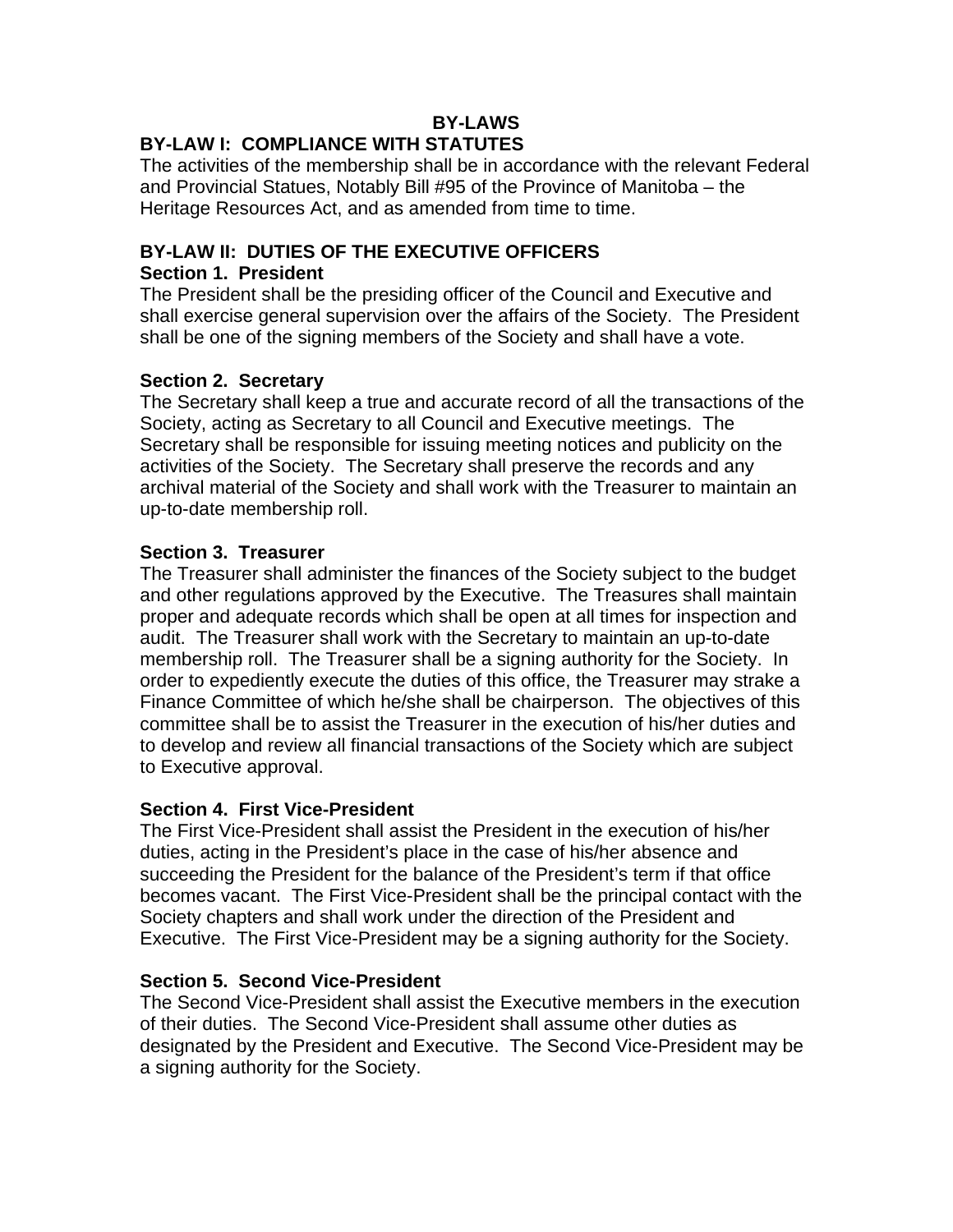### **Section 6. Immediate Past President**

The Immediate Past President shall act as counsel to the President, advising the President on those matters which continue from the previous term, and shall assist in the discharge of those matters determined by the President and Executive.

# **BY-LAW III: ESSENTIAL COUNCIL POSITIONS**

### **Section 1. Categories**

The essential charipositions of the Society Council (Article III Section 9) are as follows: Publication Chairperson, Program Chairperson.

Special Project Officers and Committee Chairperson may strike sub-committees as required.

# **Section 2. Publications Chairperson**

The Publications Chairperson is responsible for:

- A. soliciting and acquiring material for publication in the Manitoba Archaeological Journal and;
- B. arranging such material into a viable and presentable format, which meets the previous excellent standards of the Journal and:
- C. ensuring that the Journal is distributed on a regular basis to all members in good standing, subscribing institutions, and persons on the Editor's list.

The Publications chairperson may recommend to the current Executive possible staff for the production of definitive volumes pertaining to archaeology in Manitoba. The Publications Chairperson shall ensure that proper reports concerning publication activities are submitted to the Executive.

# **Section 3. Program Committee**

The Program Committee schedules speakers for the special meetings and advises the Secretary three (3) weeks in advance of each special meeting about the topic and speakers for said meeting. The Program Committee makes all the necessary arrangements for the use of facilities (hall, equipment, etc.) in consultation with the Secretary and the person designated as ensuring that refreshments are to be served after the meeting. The Program Committee is responsible for ensuring that someone in attendance will introduce and thank each speaker at each meeting. The Program Committee Chairperson will ensure that the proper reports regarding the activities under his/her responsibility are submitted to the Executive.

The Program Committee is responsible for ensuring that:

- A. the Executive and Committee determine the Annual Meeting date and location three (3) months prior to its occurrence;
- B. the first and second call for papers is drafted, printed, and distributed, with the first Call for Papers being issued at least two months prior to the date of the Annual Meeting;
- C. meeting announcements are printed and distributed to all interested persons six weeks prior to the Annual Meeting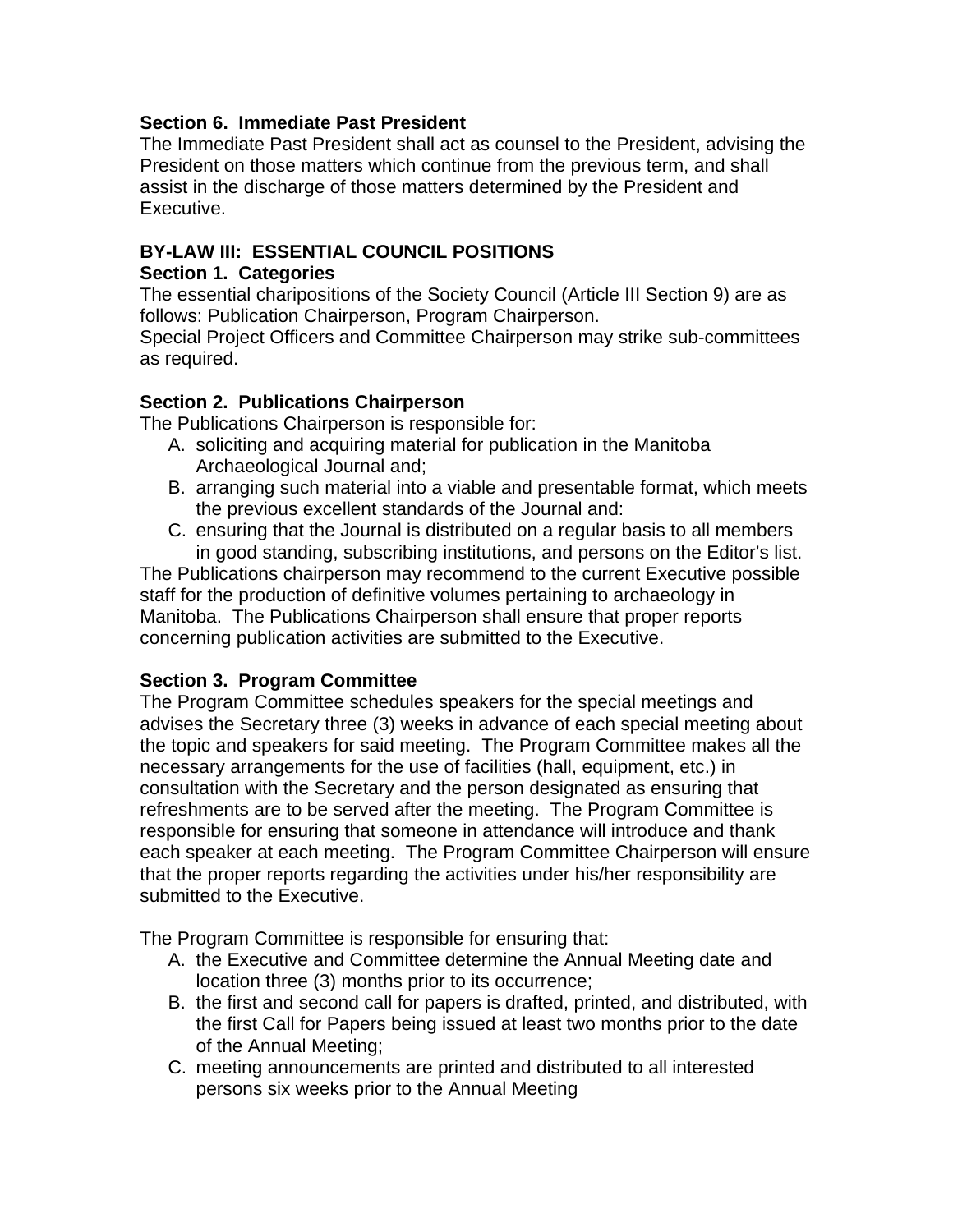- D. speakers and topics are selected and their presentations appropriately scheduled;
- E. the program schedule, as finalized, is printed and made available, especially to the slated speakers, at least two weeks prior to the date of the Annual Meeting;
- F. locational facilities, audio-visual equipment, etc. for the Annual Meeting and that such reservations meet Executive approval;
- G. display space is reserved and that displays are in place one week prior to the date of the Annual Meeting;
- H. appropriate sales records are kept, and revenue collected is turned over to the Society Treasurer;
- I. speakers at the Annual Meeting are appropriately introduced;
- J. ensure that any request regarding transport and accommodation facilities are appropriately answered and that accommodation prices and transportation schedules to and from the Annual Meeting locality (town or city) are made available;
- K. express in writing, appropriate appreciative comments to those involved and rendering services during the Annual Meeting;
- L. the Program Committee ensures that adequate reports on activities are submitted to the Executive along with a financial report and the proper receipts, within two months after the meeting or event.

# **BY-LAW IV: EXOFFICIO COUNCIL MEMBERS**

Persons or their delegates, whose primary function is commensurate with the Society's objectives, may be appointed exofficio members of the Council by a majority vote of the Council on recommendation of the Executive.

# **BY-LAW V: CHAPTERS**

# **Section 1. Procedures of Formation**

To further the Society's aims, ten or more Society members in a local district, distant from Winnipeg, may apply to the Council to form a chapter of the membership. The request to form a chapter must be made in writing accompanied by signatures of at least ten residents of the area in which the proposed chapter is to operate. Any such request to from a local chapter is to be made to the current President of the Society or his/her delegate, and approval for the formation of such is to be given by the Executive.

# **Section 2. Procedures of Establishment**

Once any request to form a local chapter has been studies by the current Executive of the Society, the current President of the Society shall give written notice to all of the applicants indicating the decision rendered by the current Executive. If approved, the applicants shall then initiate a yearly recurring democratic process to elect a governing body for that chapter, with one member of that governing body being designate as liaison with the Council.

# **Section 3. Procedures of Chapter Conduct**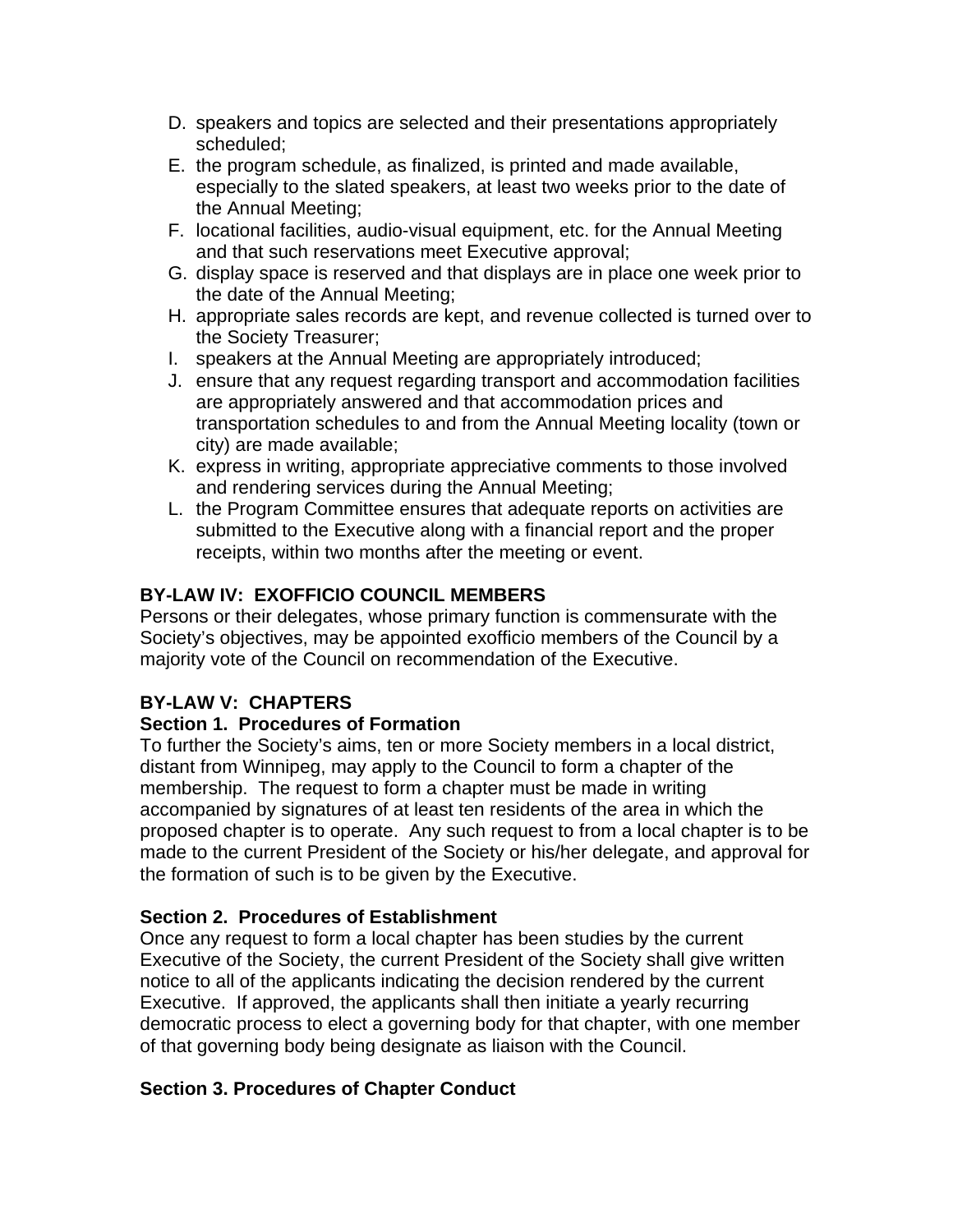Chapters shall be responsible for setting their own objectives commensurate with the objectives of the Society as set forth in Article II. Chapter projects and their funding must be approved by the Society Executive. The members in good standing of any chapter must be informed of the proposed undertakings in the area served by that chapter. The governing body of a chapter shall advise the Society's Executive of the chapter's position regarding the initiation of projects to be undertaken in the area served by that chapter.

### **Section 4. Collection of Fees**

The governing body of each chapter shall collect yearly membership fees in accordance with the fee schedule set out in the Society By-Lays (By-Law VI, Section 3), and shall forward to the Society Treasurer a statement indicating the amount of fees collected along with a list of paid-up member, and a portion of the fees payable to the Society as may be mutually agreed upon from time to time. The portion of the fees payable to the Society is fifty percent (50%) of the total collected.

### **Section 5. Chapter Financial Support**

The Society will provide a set amount of money in each annual budget for purposes of chapter support. Any chapter may apply for these funds by submitting a written request to the President that indicates that amount requested and the purpose for the funds. The Council will vote on the approval of the request a the earliest possible time.

# **Section 6. Notification of Council Meetings.**

The Executive will notify the governing body of each chapter of every Council meeting, Annual Meeting and general meeting. The governing body will be sent copies of approved minutes of said meetings. The governing body of any chapter may request to be kept informed of any particular issue.

#### **Section 7. Reports to the Council**

The governing body of each chapter is responsible for keeping the Council advised of its activities.

# **BY-LAW VI: REVENUE COLLECTED**

#### **Section 1. Contributions**

Contributions to the Society, other than those of membership fees, shall be distributed to Society projects as indicated by the contributes and approved by the Council.

#### **Section 2.** *Ten Thousand Years*

The funds developed from the sale of the volume Ten Thousand Years will be maintained as a separate fund for the publishing of definitive volumes on Manitoba archaeology.

#### **Section 3. Membership Fees**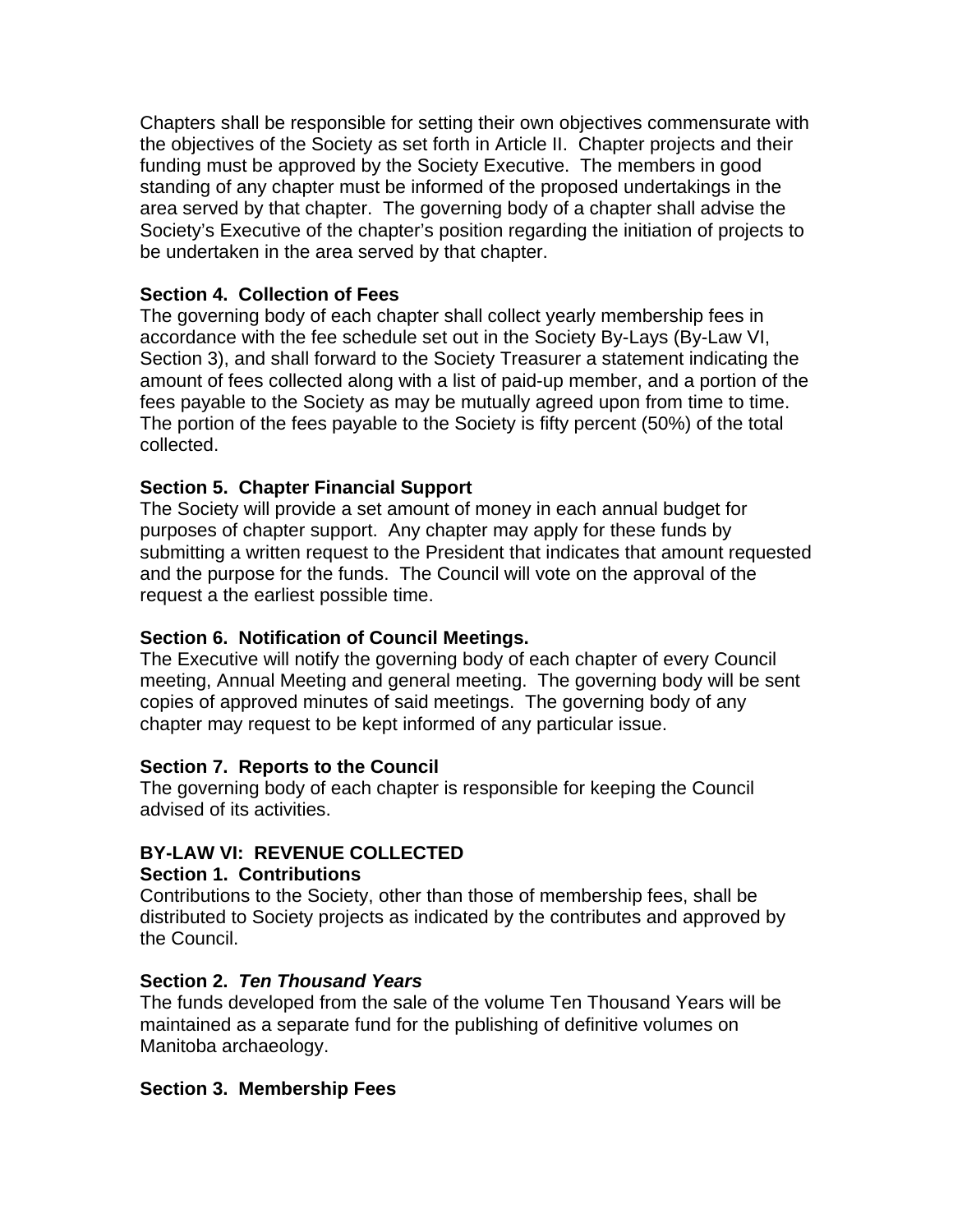Membership fees shall be as follows: Adult Membership \$20.00 Family Membership \$25.00 Student Membership \$12.00 Institutional Membership \$30.00

# **BY-LAW VII: EXCAVATION**

### **Section 1. Terms of Engagement**

The Society may engage in archaeological excavations as determined by the Executive. To participate in such an endeavour is considered Annual Meeting privilege, not a right, of membership.

# **Section 2. Executive Approval**

In order to maintain consistent standards of excavation, no group of Society members may qualify for Society sponsorship in an excavation without approval of the Executive. Members participating in any such excavation will be governed by the rules as set forth in the remainder of this article. All Society-sponsored excavations must be concluded by a site report.

### **Section 3. Regulations**

This Society shall maintain a set of regulations the equivalent to The Heritage Resources Act and approved by the Executive. In order to qualify for dig privileges, any member must subscribe to the regulations and any other requirements deemed advisable by the Executive.

#### **Section 4. Violations**

Any member violating any portion of this article may have dig privileges suspended by the Executive until reinstated by the Executive.

# **BY-LAW VIII: AFFILIATION**

#### **Section 1. Procedures of Application**

Any organized group that furthers the Society's objectives may apply for affiliate status. The request to form an affiliate must be made in writing accompanied by signatures of the governing body of the organization. Any such request to form an affiliate is to be made to the current President of the Society or his/her delegate, and approval for the formation of such is to be given by the Executive.

#### **Section 2. Procedures of Establishment**

Once any request to form an affiliate has been studied by the current Executive of the Society, the current President of the Society shall give written notice to the requesting organization's governing body indicating the decision rendered by the current Executive. If approved, one member of that governing body must be designated as liaison with the Council.

#### **Section 3. Rights and Privileges**